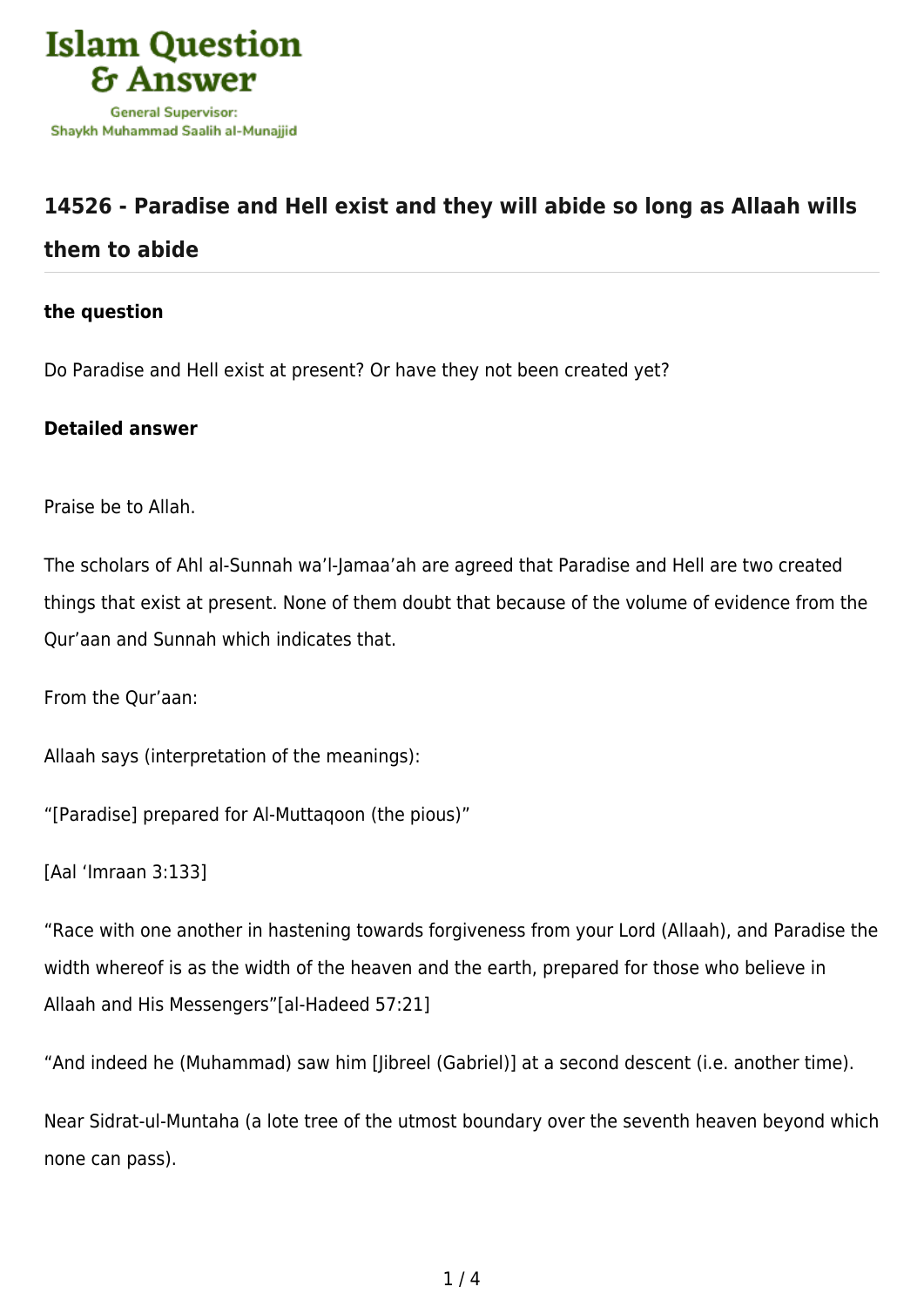

Near it is the Paradise of Abode"[al-Najm 53:13-15]

Allaah says concerning Hell (interpretation of the meaning):

"prepared for the disbelievers"[al-Baqarah 2:24]

The word prepared indicates that they exist at present.

From the Sunnah:

The Prophet (peace and blessings of Allaah be upon him) saw Sidrat al-Muntaha (a lote tree of the utmost boundary over the seventh heaven beyond which none can pass), by which he saw the Paradise of Abode, as it says in Saheeh al-Bukhaari (336) and Saheeh Muslim (237) who narrated the hadeeth of Anas (may Allaah be pleased with him) which tells the story of the Isra' (Prophet's Night Journey). At the end of this hadeeth it says: "Jibraa'eel took me until we reached Sidrat al-Muntaha, which was covered with colours, I do not know what they are. Then I entered Paradise and saw that its domes were pearls and its soil was musk."

In al-Bukhaari (1290) and Muslim (5111) it is narrated from the hadeeth of 'Abd-Allaah ibn 'Umar (may Allaah be pleased with them both) that the Messenger of Allaah (peace and blessings of Allaah be upon him) said: "When any one of you dies, he is shown his place morning and evening. If he is one of the people of Paradise, then he is one of the people of Paradise, and if he is one of the people of Hell, then he is one of the people of Hell, and he is told, 'This is your abode until Allaah raises you on the Day of Resurrection."

According to the lengthy hadeeth of al-Baraa' ibn 'Aazib, "A voice will call out from heaven, 'My slave spoke the truth, so provide him with furnishings from Paradise and open for him a door to Paradise so that its fragrant breeze may reach him.'" This is a saheeh hadeeth which was classed as such by Ibn al-Qayyim in Tahdheeb al-Sunan (4/337) and by al-Albaani in Ahkaam al-Janaa'iz (59).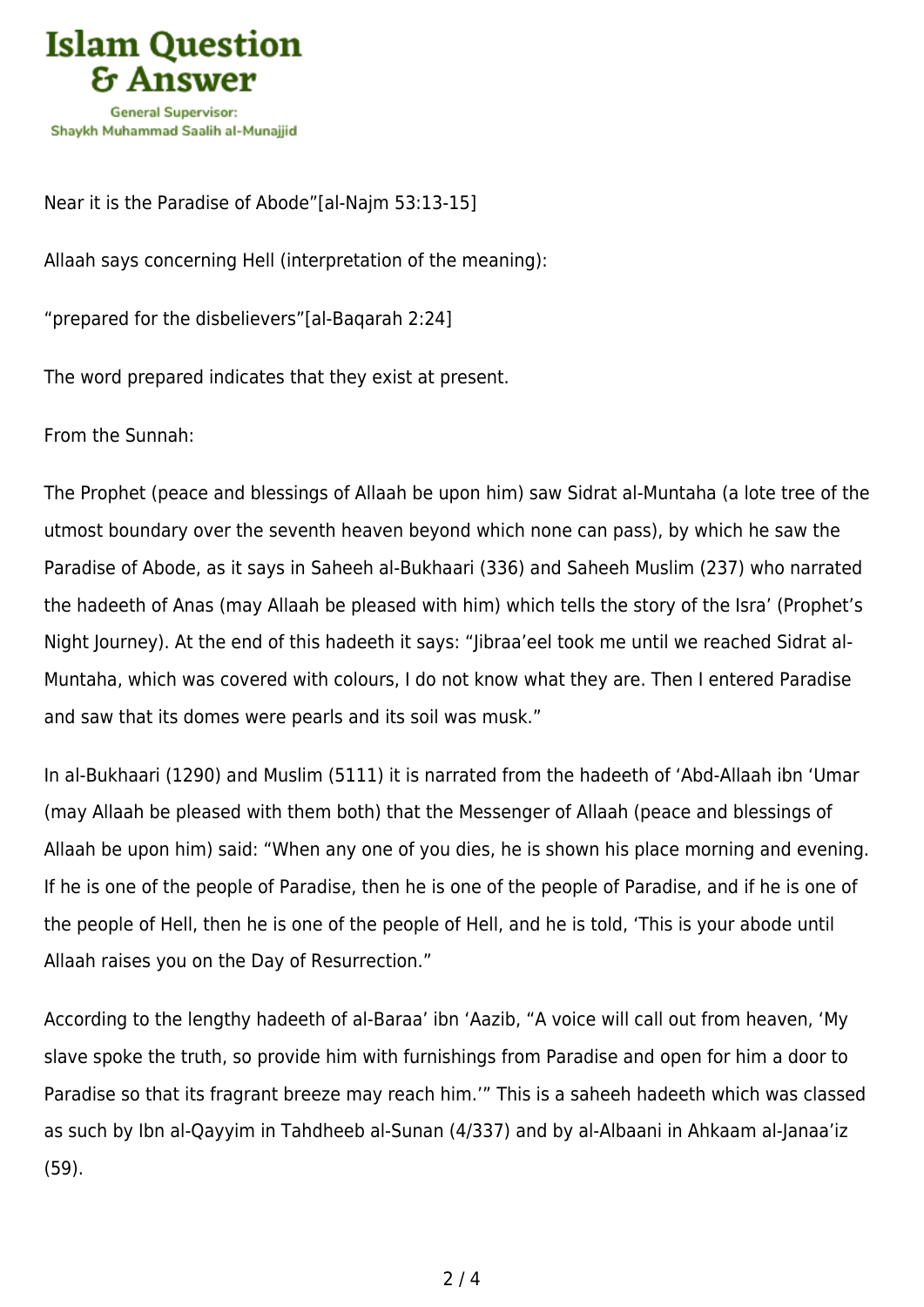

In Saheeh al-Bukhaari (993) and Saheeh Muslim (1512), it is narrated that 'Abd-Allaah ibn 'Abbaas (may Allaah be pleased with him) said: "The sun was eclipsed at the time of the Messenger of Allaah (peace and blessings of Allaah be upon him)… and he said: 'I saw Paradise and I reached out for a bunch of its fruits. If I had managed to take it you would have eaten from it for as long as the earth remains. And I saw Hell, and I have never seen anything more terrifying than it…"

In Saheeh Muslim (646) it is narrated from the hadeeth of Anas (may Allaah be pleased with him) that the Prophet (peace and blessings of Allaah be upon him) said: "By the One is Whose hand is my soul, if you had seen what I have seen, you would laugh little and weep much." They said, "What have you seen, O Messenger of Allaah?" He said, "I have seen Paradise and Hell."

In Sunan al-Tirmidhi (2483) and elsewhere it is narrated from Abu Hurayrah that the Messenger of Allaah (peace and blessings of Allaah be upon him) said: "When Allaah created Paradise and Hell, he sent Jibreel to Paradise and said, 'Look at it and at what I have prepared for its people therein.' So he went and looked at it and at what Allaah had prepared for its people therein. Then he went back to Him and said, 'By Your Glory, no one will hear of it but he will enter it.' Then He commanded that it should be surrounded with difficult things. Then He said, 'Go back and look at what I have prepared for its people therein.' He went back and saw that it was surrounded with difficult things. He came back and said, 'By Your Glory, I am afraid that no one will enter it.' Allaah said, 'Go and look at Hell and see what I have prepared for its people therein.' [He saw it] with parts of it consuming other parts. He came back and said, 'By Your Glory, no one who hears of it will enter it.' So Allaah commanded that it should be surrounded with desires. Then he said, 'Go back to it.' So he went back, then he said, 'By Your Glory, I am afraid that no one will be saved from it and that all will enter it.'" Al-Tirmidhi said: this is a saheeh hasan hadeeth. Al-Haafiz said in al-Fath (6/320): its isnaad is qawiy (strong).

And there are very many ahaadeeth on this topic. In his Saheeh, al-Bukhaari wrote a chapter entitled Baab ma jaa'a fi Sifat al-Jannah wa annaha makhlooqah (Chapter on what was narrated